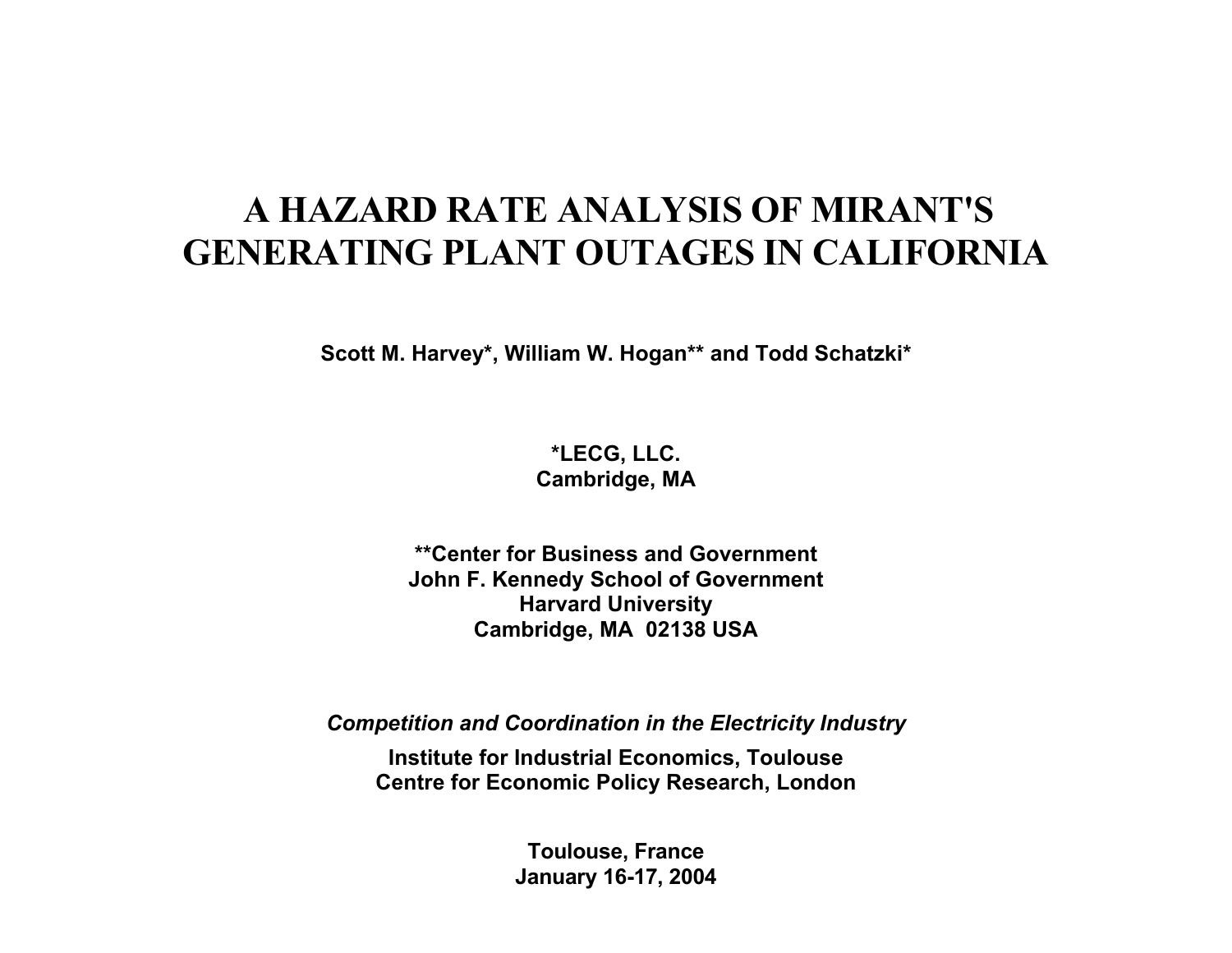# **MARKET POWER California Crisis**

**The California Electricity Crisis of 2000-2001 saw large increases in prices. The diagnosis of the causes includes poor market design, bad policy responses, and a perfect storm of market shocks. The possible role of market manipulation and the exercise of market power have been a focus of study and policy.** 

#### **Market Power and Withholding**

Reduce output, raise prices and profit on inframarginal production or contracts.

- **Economic Withholding.** Offering generation capacity at prices higher than both costs and the market clearing price.
- **Physical Withholding.** Removing generation from the market at any price by declaring an "outage" condition which makes the plant unavailable.

During shortage hours all capacity offered is taken to generate energy or provide reserves and there is no economic withholding. Physical withholding has been alleged to have occurred in California, but investigations have not found evidence of physical withholding. The lack of evidence may mean that no withholding occurred. Or it may be that it is difficult to prove that a declared outage is strategic and not real.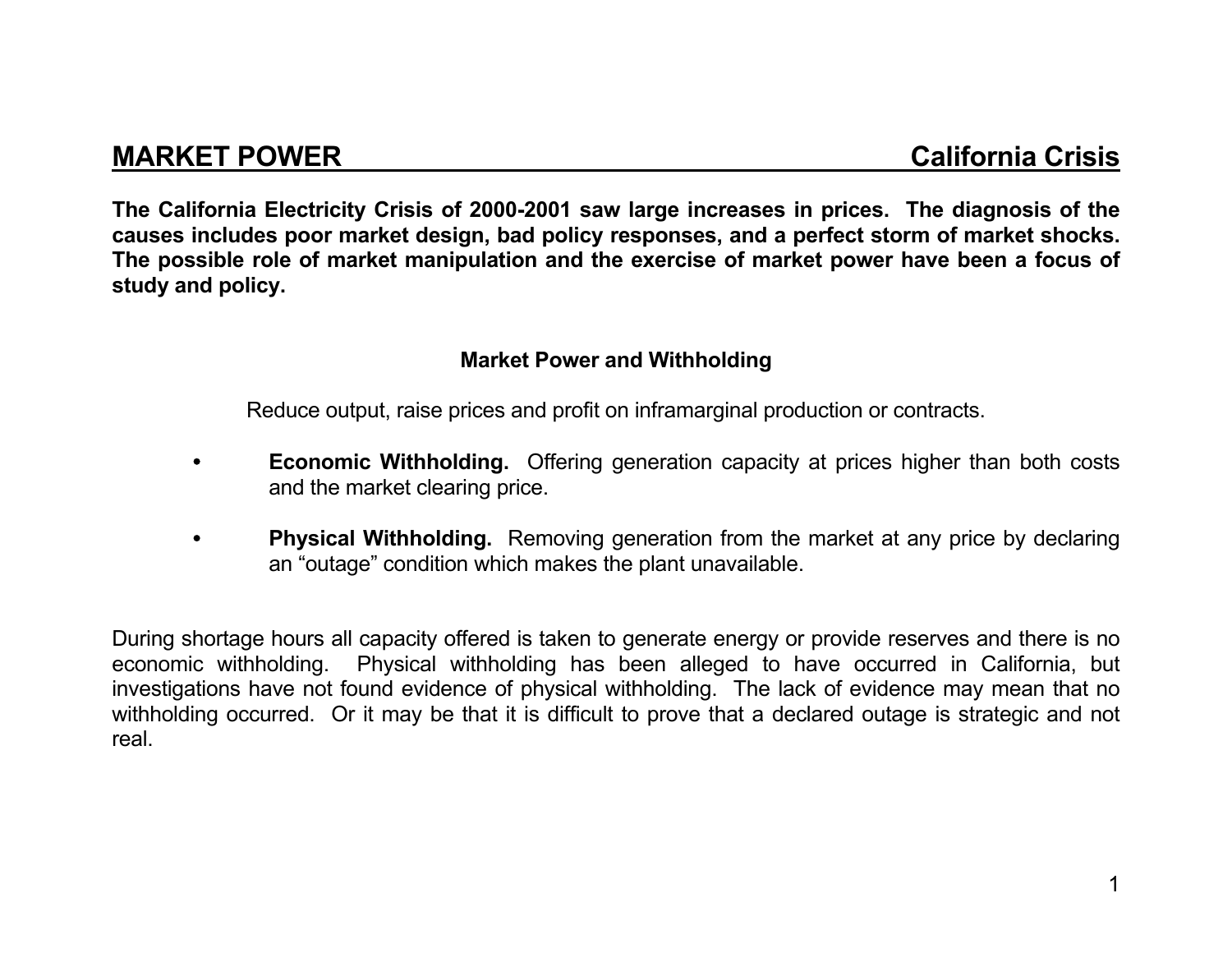## **MARKET POWER AND PRICES**

**The principal evidence offered of the exercise of market power through withholding has been indirect in the form of counterfactual simulations with static single-price simulations. The methodology is problematic, and sensitive to assumptions. One key assumption of the counterfactual is the "non-strategic" outage rate.** 



Increasing the assumed outage rate by 5% (capacity weighted 13.7% to 18.7%) raises counterfactual demand weighted average price from \$59 to \$105 per MWh for a June 2000 simulation.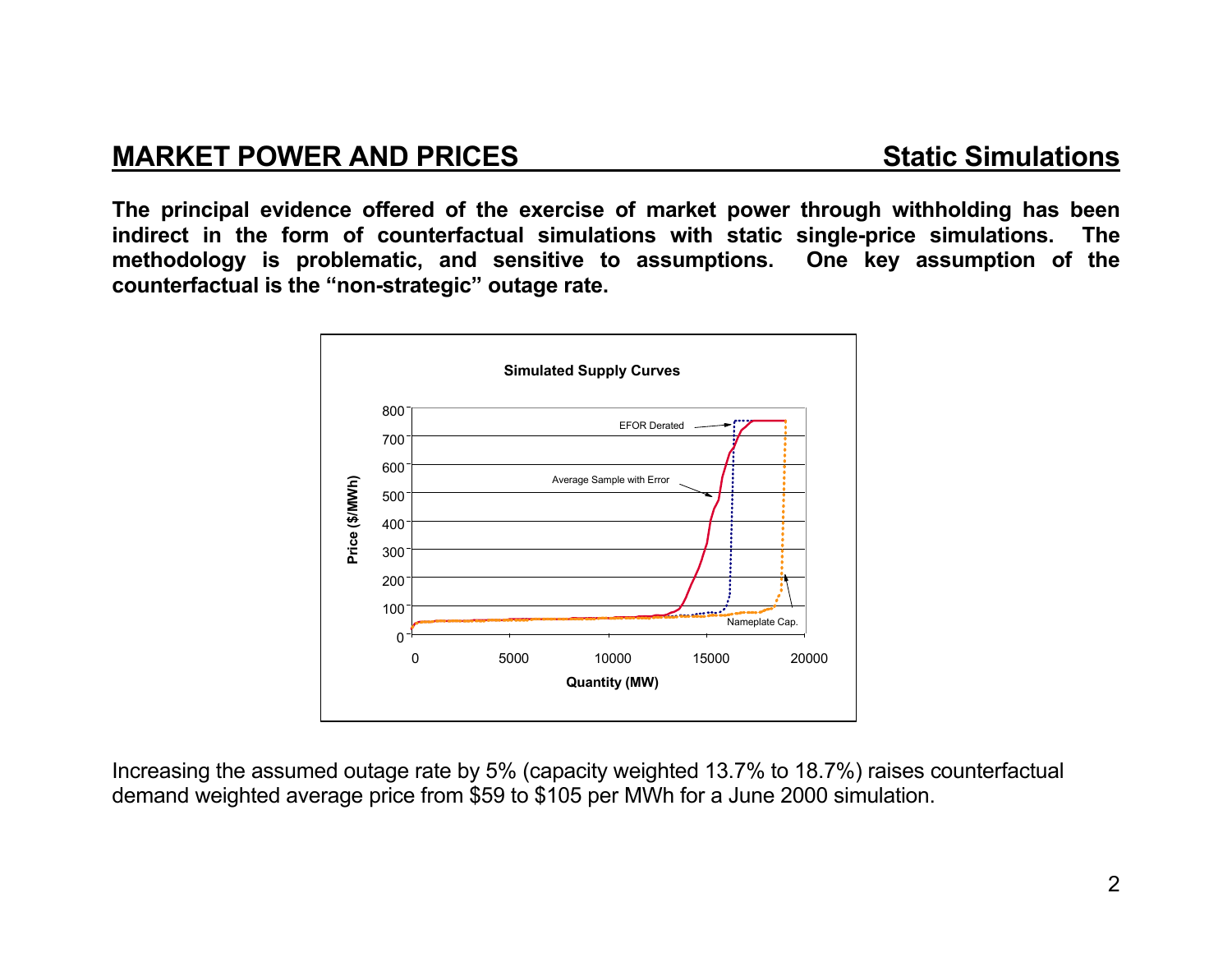**The California Crisis saw large outages of generating plants.** 



However, these data do not by themselves indicate strategic withholding. For example, the data include nuclear plants and other facilities owned or under contract to utilities who had incentives to lower prices.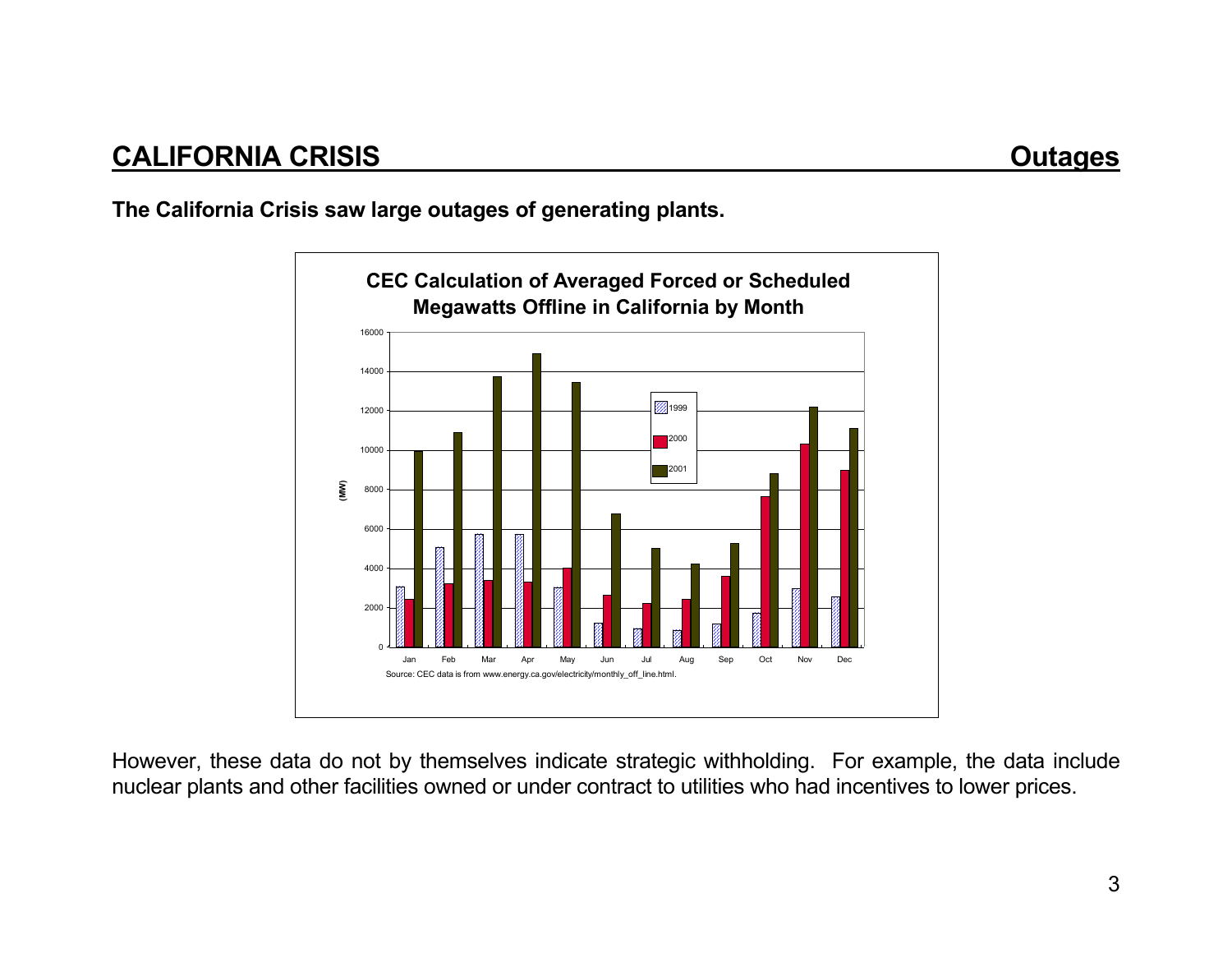#### **Non-Utility Generators (NUGs), the focus of market power analyses, increased plant availability during the crisis. This controls for ownership, but not reserve shutdowns or other factors.**

**Average Hourly Capacity On-Line (MWs) – Selected California Utility and NUG Units, 1997-2001** 

| Year                                                | Jan    | Feb    | Mar            | Apr    | May    | Jun    | Jul                            | Aug    | Sep    | Oct    | Nov    | <b>Dec</b> | Average<br>Jan-Dec | Average<br>Jan-Mav | Average<br>Jun-Dec |
|-----------------------------------------------------|--------|--------|----------------|--------|--------|--------|--------------------------------|--------|--------|--------|--------|------------|--------------------|--------------------|--------------------|
|                                                     |        |        |                |        |        |        | <b>Regulated Utility Units</b> |        |        |        |        |            |                    |                    |                    |
| 1997                                                | ٠      | ۰.     | $\overline{a}$ |        |        |        |                                |        |        | 1,432  | 656    | 458        | <b>NM</b>          | <b>NM</b>          | <b>NM</b>          |
| 1998                                                | 556    | 568    | 545            | 575    | 827    | 915    | 1,960                          | 2,738  | 2,182  | 1,357  | 1,009  | 810        | 1,175              | 615                | 1,570              |
| 1999                                                | 780    | 1,009  | 1,300          | 1,166  | 1,481  | 2,256  | 2,773                          | 2,687  | 1,976  | 2,605  | 1,530  | 1,351      | 1,749              | 1,150              | 2,172              |
| 2000                                                | 1,665  | 1,518  | 1,599          | 1,043  | 1,839  | 2,444  | 2,981                          | 3,248  | 2,451  | 1,817  | .441   | 1,687      | 1,982              | 1,536              | 2,298              |
| 2001                                                | 1,800  | 1,870  | 1,639          | 1,447  | 1,859  | 1,894  | 2,116                          | 2,520  | 2,178  | 1,755  | 1,173  | 1,135      | 1,783              | 1,722              | 1,826              |
| <b>Non-Utility (NUG) Units</b>                      |        |        |                |        |        |        |                                |        |        |        |        |            |                    |                    |                    |
| 1997                                                |        |        |                |        |        |        |                                |        |        | 7,647  | 5,713  | 6,293      | <b>NM</b>          | <b>NM</b>          | <b>NM</b>          |
| 1998                                                | 6,634  | 5,743  | 5,812          | 5,046  | 4,326  | 5,928  | 9,625                          | 11,679 | 9,962  | 7,136  | 6,556  | 6,536      | 7,095              | 5,511              | 8,213              |
| 1999                                                | 6,981  | 6,582  | 5,710          | 6,380  | 5,688  | 7,254  | 8,566                          | 8,709  | 7,774  | 11,591 | 7,437  | 6,828      | 7,468              | 6,261              | 8,320              |
| 2000                                                | 6,604  | 6,732  | 5,938          | 5,846  | 9,013  | 12,401 | 12,717                         | 13,627 | 12,376 | 10,708 | 9,292  | 9,999      | 9,616              | 6,834              | 11,592             |
| 2001                                                | 10.742 | 10,729 | 10,537         | 10,197 | 10.116 | 11,535 | 12,518                         | 13.402 | 11,730 | 9,948  | 8,114  | 9,240      | 10,738             | 10,461             | 10,933             |
| Total Regulated Utility and Non-Utility (NUG) Units |        |        |                |        |        |        |                                |        |        |        |        |            |                    |                    |                    |
| 1997                                                |        |        |                |        |        |        |                                |        |        | 9,079  | 6,369  | 6,751      | <b>NM</b>          | <b>NM</b>          | <b>NM</b>          |
| 1998                                                | 7,190  | 6,311  | 6,356          | 5,622  | 5,153  | 6,843  | 11,585                         | 14,417 | 12,144 | 8,493  | 7,565  | 7,346      | 8,270              | 6,126              | 9,783              |
| 1999                                                | 7,761  | 7,591  | 7,010          | 7,545  | 7,169  | 9,509  | 11,339                         | 11,396 | 9,750  | 14,196 | 8,967  | 8,179      | 9,217              | 7,411              | 10,492             |
| 2000                                                | 8,269  | 8,251  | 7,536          | 6,889  | 10,851 | 14,845 | 15,698                         | 16,875 | 14,827 | 12,525 | 10,733 | 11,686     | 11,598             | 8,370              | 13,890             |
| 2001                                                | 12,542 | 12,599 | 12,177         | 11,644 | 11,975 | 13,430 | 14,634                         | 15,922 | 13,908 | 11,703 | 9,288  | 10,374     | 12,521             | 12,183             | 12,759             |

Source: EPA CEMS Data. Capacity values come from EIA form 806, EIA Inventory of Nonutility Electric Power Plants in the United States 1999, and EIA Inventory of Utility Electric Power Plants in the United States 1999.

Note 1: This table reports the average hourly capacity, by month, of the generators that were online in the particular hour. Many units do not report CEMS data, and therefore must be excluded from this table. Units excluded due to lack of data: Alnor, Brawley, Coachella, Downieville, Ellwood, Glenarm, Kearny, Kern, Kings Beach, Long Beach, McClellan, McClure Mountainview, North Island, Oakland, Pebbly Beach, Portola, Redding Power, Rockwood, Walnut. Units included in this table are: Alamitos, Broadway, Contra Costa, Coolwater, El Centro, El Segundo, Encina, Etiwanda, Grayson, Harbor, Haynes, Humbolt Bay, Hunters Point (Partial - see note 2), Huntington Beach, Magnolia, Mandalay, Morro Bay, Moss Landing, Olive, Ormond Beach, Pittsburg, Potrero, Redondo Beach, Riverside, Scattergood, South Bay, Valley and Woodland.

Note 2: In this time period Hunters Point 3-6 reported hourly steam load output, but no hourly gross generation. These units are excluded from this table because it is unclear whether they were producing electricity.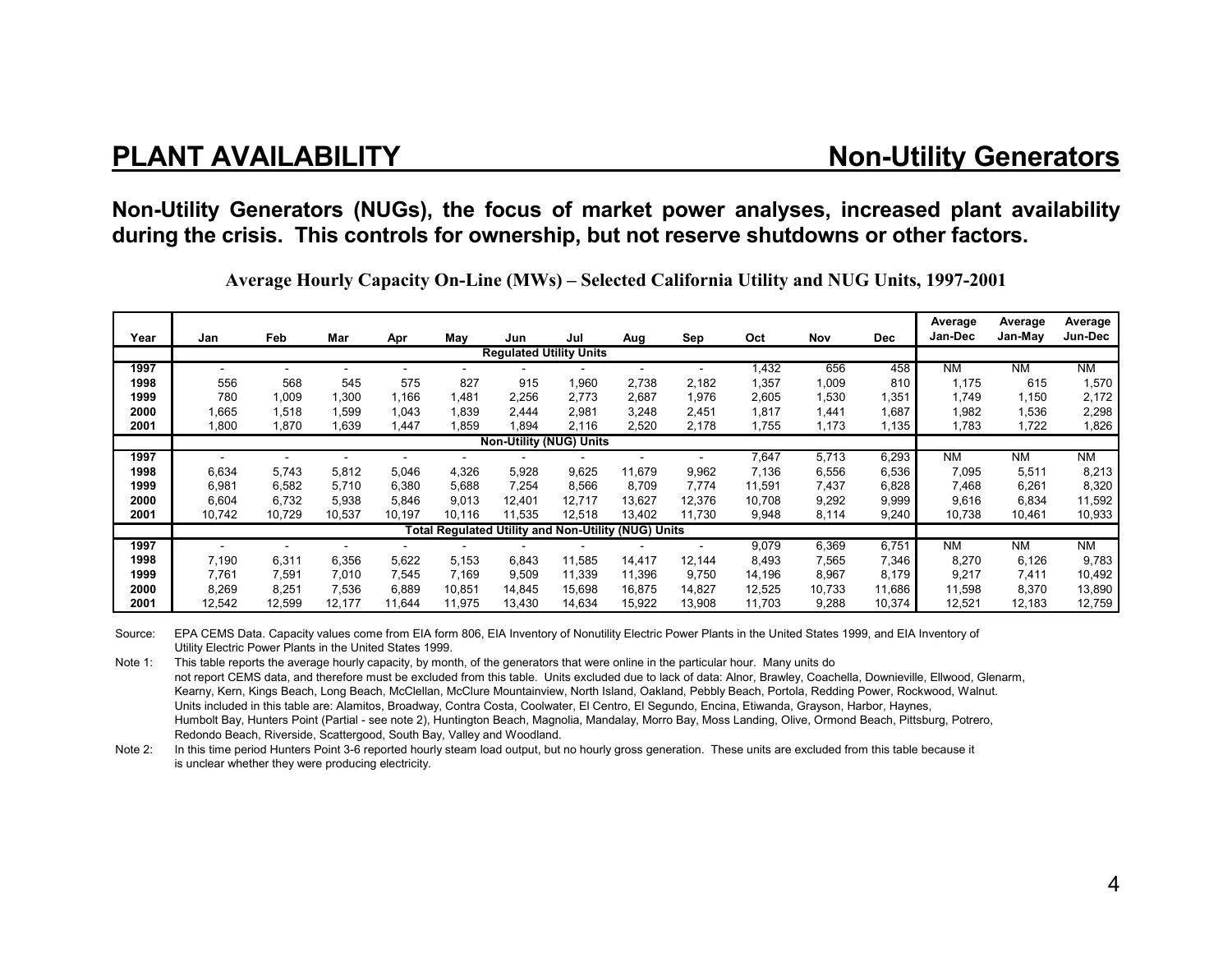**The probability of being out of service is a function of time until failure and time out given a failure.** 

$$
\pi = P(out \text{ of service}) = \frac{E(time \text{ out})}{E(time \text{ on line}) + E(time \text{ out})}.
$$

Outage rates could be a strategic choice. A counterfactual simulation assumption might be to use average outage rates from other plants and normal conditions.

$$
\pi = \overline{\pi}_{Similar\,Plants, Pre-crisis}.
$$

A modeling approach would recognize that more intense use of generating plants could increase the probability of failure. A model based on pre-crisis performance of the same plant provides a test of the counterfactual and an alternative assumption for simulations.

$$
\pi = \pi_{\text{Pre-crisis}} (Utilization, Overhaus, \cdots).
$$

A comparison of the predicted and actual performance during the crisis provides an estimate of the "strategic" crisis effect.

$$
\Delta = \pi \big( \overline{Z}_{\text{Crisis}}, \text{Crisis} = 1 \big) - \pi \big( \overline{Z}_{\text{Crisis}}, \text{Crisis} = 0 \big).
$$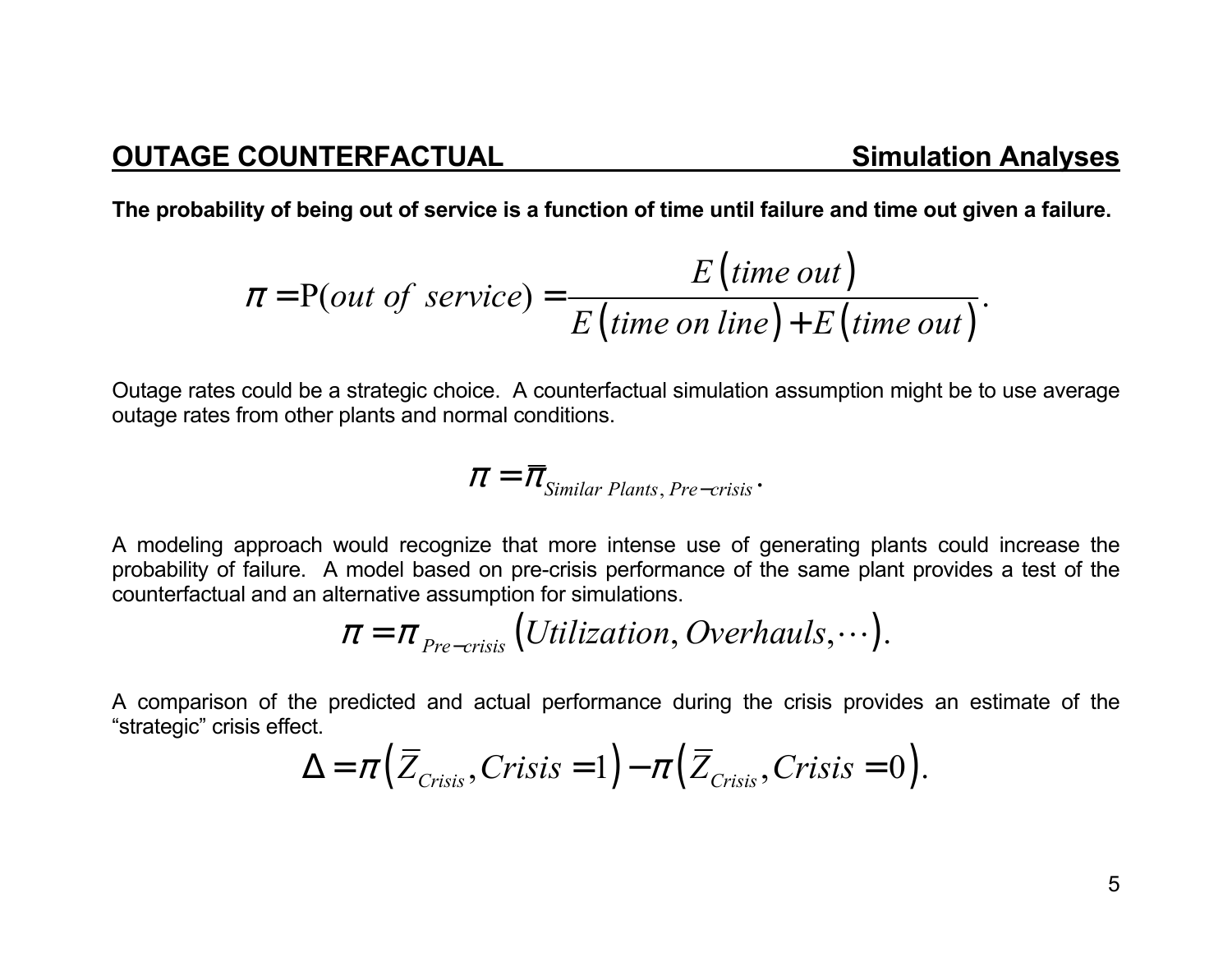#### **In 1999 Mirant acquired a number of power plants from PG&E, along with daily data back to 1994.**

|                                                                                                                    | NERC/                                                      | Annual<br><b>Forced Outage</b> | Annual<br><b>Total Outage</b> | <b>Summer</b><br><b>Forced Outage</b> | <b>Summer</b><br><b>Total Outage</b> |  |  |  |  |
|--------------------------------------------------------------------------------------------------------------------|------------------------------------------------------------|--------------------------------|-------------------------------|---------------------------------------|--------------------------------------|--|--|--|--|
|                                                                                                                    | Joskow-Kahn                                                | 1994-1999                      | 1994-1999                     | 1994-1999                             | 1994-1999                            |  |  |  |  |
|                                                                                                                    | (A)                                                        | (B)                            | (C)                           | (D)                                   | (E)                                  |  |  |  |  |
| Contra Costa 6                                                                                                     | 8.51                                                       | 23.64                          | 31.41                         | 6.88                                  | 16.57                                |  |  |  |  |
| Contra Costa 7                                                                                                     | 8.51                                                       | 4.33                           | 13.84                         | 2.69                                  | 5.18                                 |  |  |  |  |
| Average                                                                                                            | 8.51                                                       | 13.99                          | 22.63                         | 4.79                                  | 10.88                                |  |  |  |  |
| Pittsburg 5                                                                                                        | 8.51                                                       | 14.63                          | 25.73                         | 9.53                                  | 10.34                                |  |  |  |  |
| Pittsburg 6                                                                                                        | 8.51                                                       | 2.00                           | 12.66                         | 0.58                                  | 20.56                                |  |  |  |  |
| Pittsburg 7                                                                                                        | 8.71                                                       | 8.57                           | 21.84                         | 6.41                                  | 7.58                                 |  |  |  |  |
| Average                                                                                                            | 8.58                                                       | 8.40                           | 20.08                         | 5.51                                  | 12.83                                |  |  |  |  |
| Potrero 3                                                                                                          | 6.70                                                       | 5.58                           | 17.25                         | 3.76                                  | 9.89                                 |  |  |  |  |
| Pittsburg 1                                                                                                        | 10.30                                                      | 50.45                          | 56.61                         | 48.69                                 | 52.12                                |  |  |  |  |
| Pittsburg 2                                                                                                        | 10.30                                                      | 43.12                          | 52.35                         | 23.96                                 | 26.45                                |  |  |  |  |
| Pittsburg 3                                                                                                        | 10.30                                                      | 66.70                          | 74.18                         | 42.26                                 | 45.44                                |  |  |  |  |
| Pittsburg 4                                                                                                        | 10.30                                                      | 25.77                          | 39.83                         | 12.93                                 | 20.99                                |  |  |  |  |
| Average                                                                                                            | 10.30                                                      | 46.51                          | 55.74                         | 31.96                                 | 36.25                                |  |  |  |  |
| (A) NERC GADS data, 1995 - 1999 Generating Unit Statistical Brochure, available at<br>www.nerc.com/~filez/gar.html |                                                            |                                |                               |                                       |                                      |  |  |  |  |
| (B) Forced outage hours January 1, 1994-December 31, 1998/                                                         |                                                            |                                |                               |                                       |                                      |  |  |  |  |
| (forced outage + on-line hours)                                                                                    |                                                            |                                |                               |                                       |                                      |  |  |  |  |
| (C) [Forced outage hours January 1, 1994-December 31, 1998/                                                        |                                                            |                                |                               |                                       |                                      |  |  |  |  |
| (forced outage + on-line hours)] + [(maintenance hours/total hours)]                                               |                                                            |                                |                               |                                       |                                      |  |  |  |  |
| (D) Forced outage hours June 1 - September 30, 1994-1998/<br>(forced outage + on-line hours)                       |                                                            |                                |                               |                                       |                                      |  |  |  |  |
|                                                                                                                    | (E) [Forced outage hours June 1 - September 30, 1994-1998/ |                                |                               |                                       |                                      |  |  |  |  |
| (forced outage + on-line hours)] + [(maintenance hours/total hours)]                                               |                                                            |                                |                               |                                       |                                      |  |  |  |  |
|                                                                                                                    |                                                            |                                |                               |                                       |                                      |  |  |  |  |

**Actual and Assumed Outage Rates (%) for PG&E/Mirant Units** 

Data Sources: Mirant Outage Data and The files CAL\_SISO\_4\_Gen\_Sch2\_yyQ# from the CD "ISO Responses to Cal Parties First Set of DR, EL00-95 et al, Disk 2."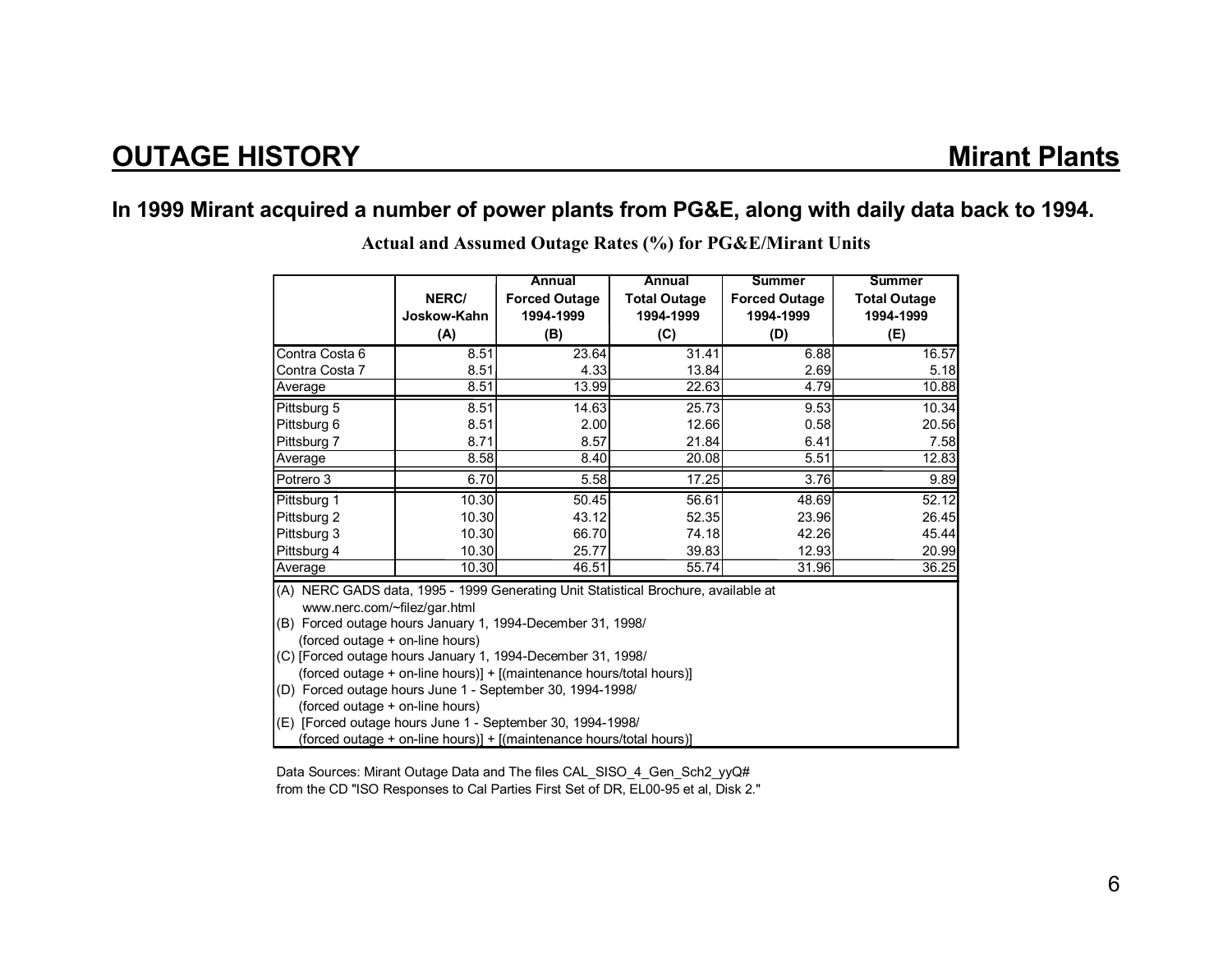**The extended data base covered 1994 through June 2001.** 

**The data allow for estimation of a hazard rate model for failure times and outage durations. With predictions of expected values for each, we have estimates of the outage rates. The principal assumptions applied include:** 

- **Exclude Reserve Shutdowns.** Reserve shutdowns indicate periods when plants were not needed. These are not failures or outages and were treated as stopping the clock.
- **Exclude Major Overhauls.** These unusual events are for major changes such as installing new environmental equipment. These require scheduling by the Independent System Operator and could not be strategic decisions.
- **Exclude Deratings.** These are short duration partial outages. Would need a separate model of partial outages. On a national basis, these are small effects.
- • **Combine Maintenance and Forced Outages.** The distinction between maintenance and forced outages is somewhat arbitrary. Treat all such outages as a single type.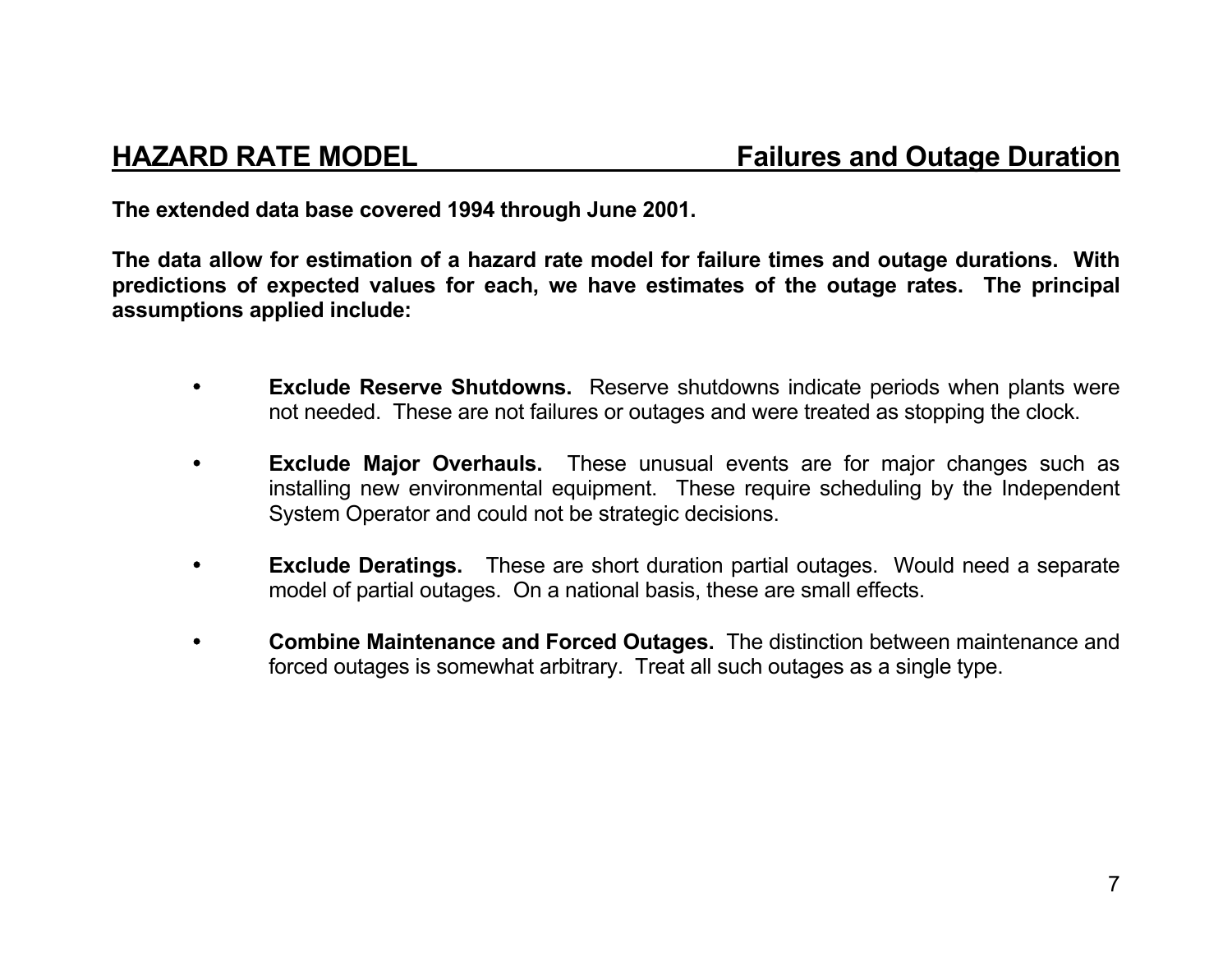### **HAZARD RATE MODEL**

#### **A hazard rate or duration model characterizes the distribution of failure times.**

The density function describes the time to failure of the equipment,  $f(t)$  . The cumulative distribution for the probability that equipment fails at or before time *t* is

$$
F(t) = \int_{0}^{t} f(s) ds.
$$

Given the cumulative failure distribution, the survival function is the probability that the equipment is still running at time *t*, as in

$$
S(t) = 1 - F(t).
$$

Given the survival function the hazard rate is

$$
r(t) = \frac{f(t)}{S(t)}.
$$

The hazard rate is essentially the rate at which failures occur at time *t* given that the equipment has not yet failed. A proportional hazard rate model characterizes the plant hazard rate as a base model scaled by the effects of external variables  $\bigl(Z_i(t)\bigr)$  , or

$$
r_i(t) = r_0(t) e^{Z_i(t)\beta}.
$$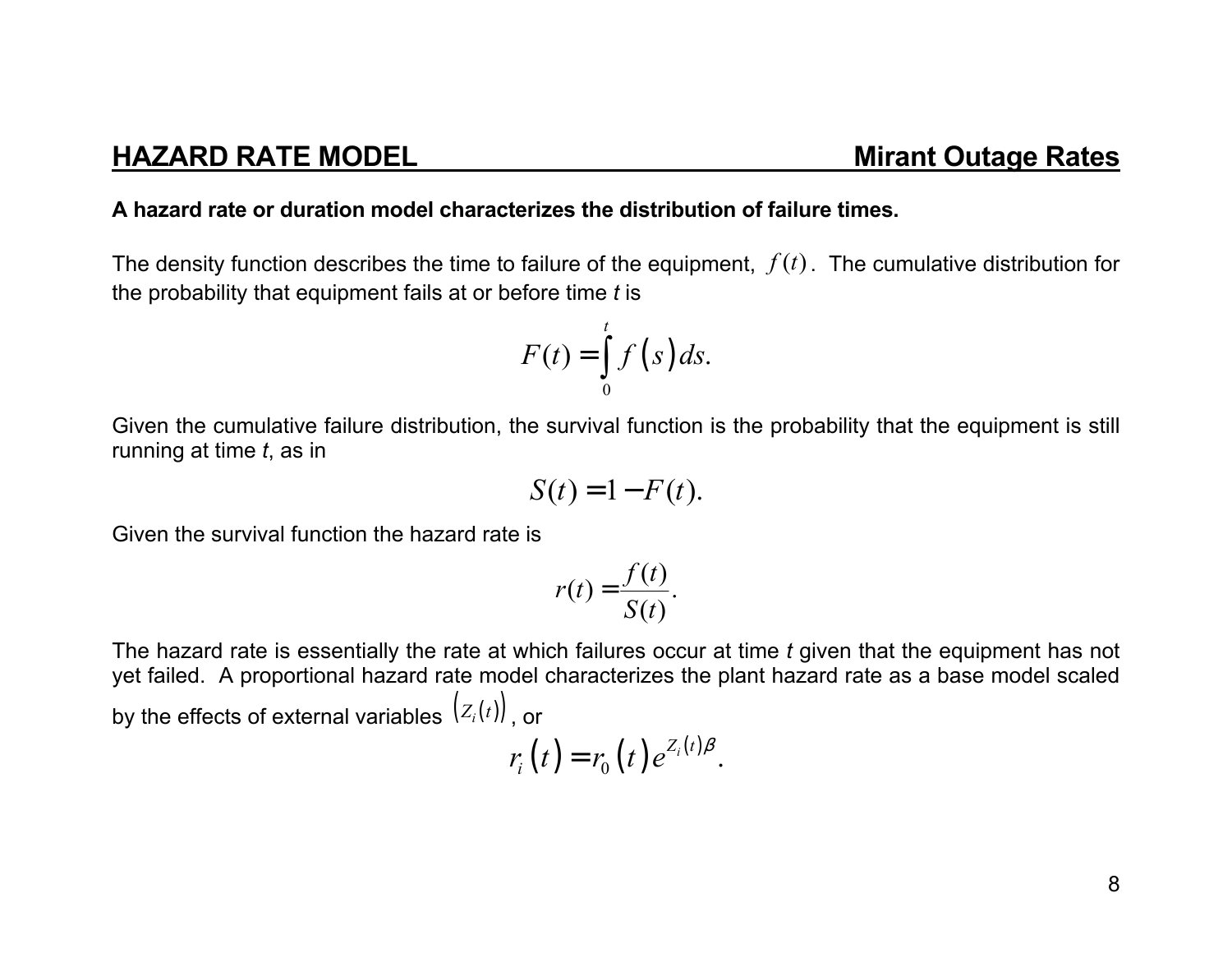**Evaluated at plant sample means, the crisis period counterfactual prediction is for higher outage rates. The "strategic" effect of the crisis implies lower outage rates.** 

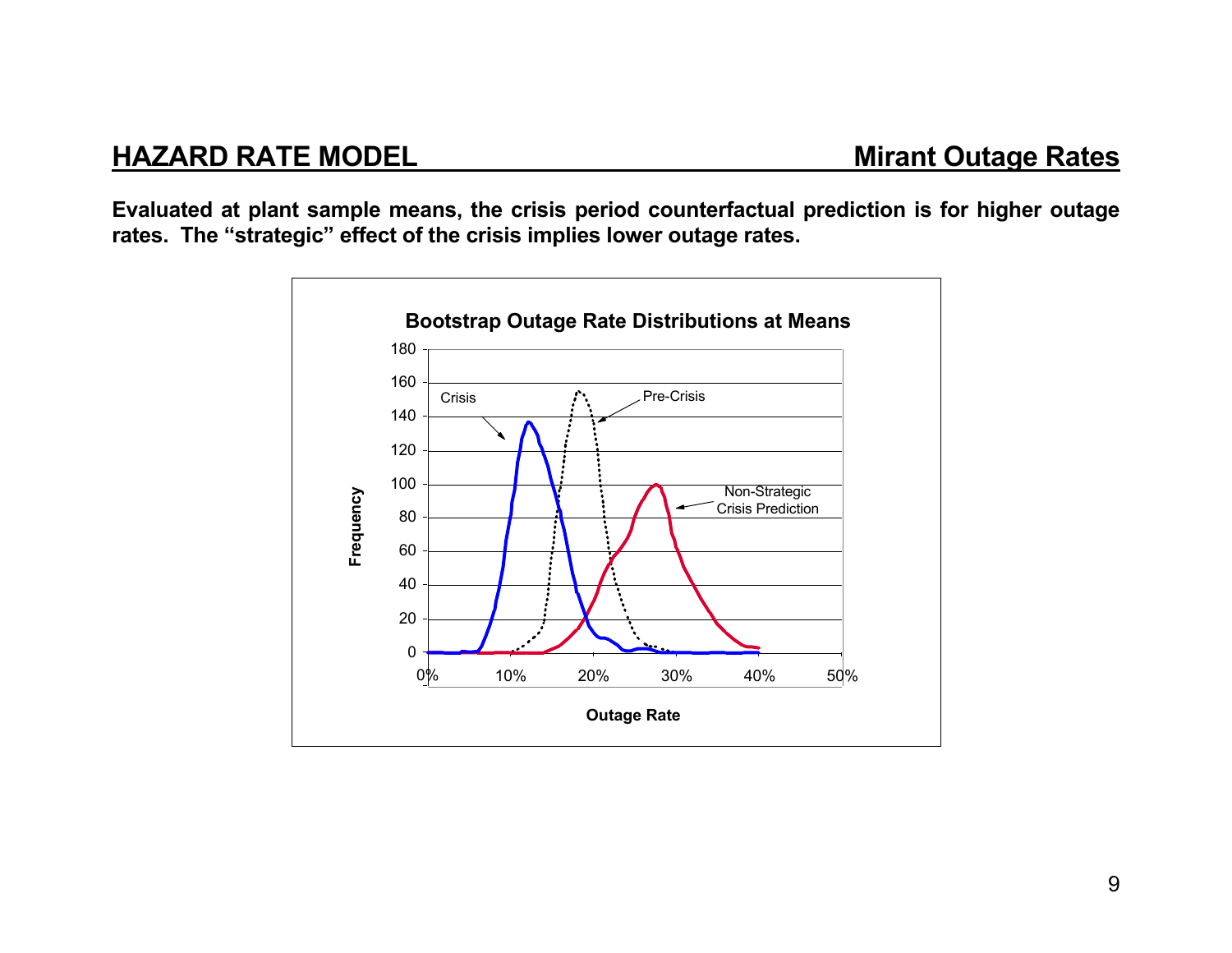# **HAZARD RATE MODEL MIRE MIRE RATE MIRE RATE MODEL**

**Integrating over the dynamic path of covariates provides alternative estimates of the counterfactual for (i) changes in utilization only and for (ii) all changes in the crisis covariates.** 

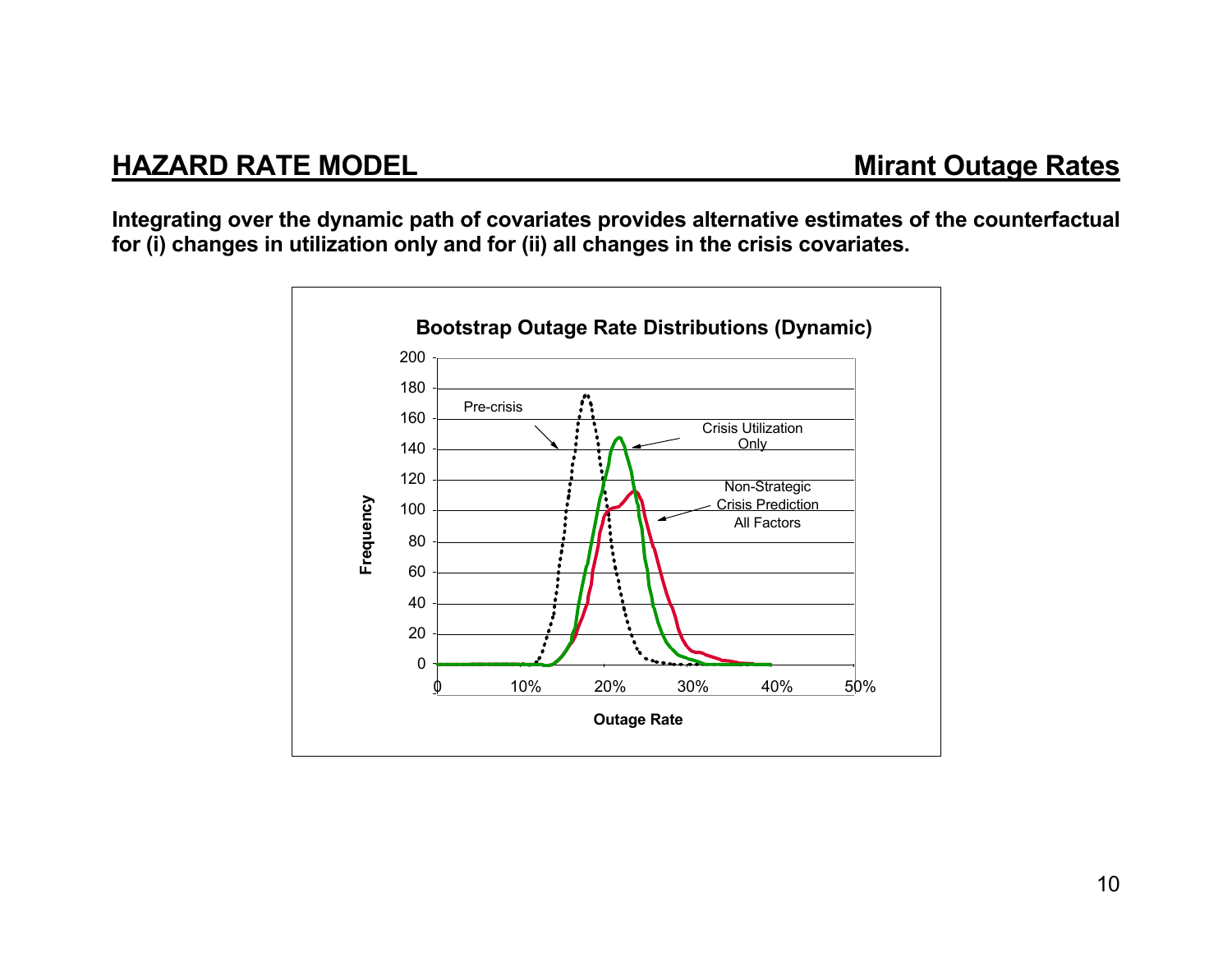# **MIRANT OUTAGE RATES** Summary

**The hazard rate model predicts that under the crisis period conditions failure times would have been shorter, outage durations longer, and outage rates higher. The actual Mirant performance during the crisis yielded significantly lower outage rates than the counterfactual prediction.** 

| <b>Mirant Plants</b>                             |                                                |                                                                                                                 |                   |                                 |                                           |  |  |  |  |
|--------------------------------------------------|------------------------------------------------|-----------------------------------------------------------------------------------------------------------------|-------------------|---------------------------------|-------------------------------------------|--|--|--|--|
| <b>Estimated Capacity Weighted Outage Rates</b>  |                                                |                                                                                                                 |                   |                                 |                                           |  |  |  |  |
|                                                  | <b>Point Estimate</b>                          | <b>Point Estimate</b>                                                                                           | <b>Difference</b> | <b>Bootstrap</b><br><b>Mean</b> | <b>Bootstrap</b><br><b>Standard Error</b> |  |  |  |  |
|                                                  | $\pi(\bar{Z}_{Pre-crisis}, C=0)$               | $\pi(\bar{Z}_{\text{Crisis}}, C=0)$                                                                             | Δ                 | $\overline{\Delta}$             | $s.e(\Delta)$                             |  |  |  |  |
| At Means: No<br><b>Crisis Effect</b>             | 18.75%                                         | 26.65%                                                                                                          | 7.90%             | 7.92%                           | 3.50%                                     |  |  |  |  |
|                                                  | $\pi(\bar{Z}_{\text{Crisis}}, C=0)$            | $\pi(\bar{Z}_{\text{Crisis}}, C=1)$                                                                             |                   |                                 |                                           |  |  |  |  |
| <b>At Means:</b><br><b>Crisis Effect</b>         | 26.65%                                         | 12.65%                                                                                                          | $-14.00\%$        | $-13.31%$                       | 5.22%                                     |  |  |  |  |
|                                                  | $\overline{\pi}(U_{Pre-crisis}, \bullet, C=0)$ | $\overline{\pi}\left(\frac{U_{\text{crisis}}}{\overline{U}_{\text{r}}}U_{\text{Pre-crisis}},\bullet,C=0\right)$ |                   |                                 |                                           |  |  |  |  |
| Dynamic:<br>Incremental<br><b>Utilization</b>    | 17.36%                                         | 21.07%                                                                                                          | 3.71%             | 3.59%                           | 0.84%                                     |  |  |  |  |
|                                                  | $\overline{\pi}(Z_{Pre-crisis}, C=0)$          | $\overline{\pi}(Z_{\text{Crisis}}, C=0)$                                                                        |                   |                                 |                                           |  |  |  |  |
| <b>Dynamic: Total</b><br><b>No Crisis Effect</b> | 17.36%                                         | 19.80%                                                                                                          | 2.44%             | 4.88%                           | 2.95%                                     |  |  |  |  |